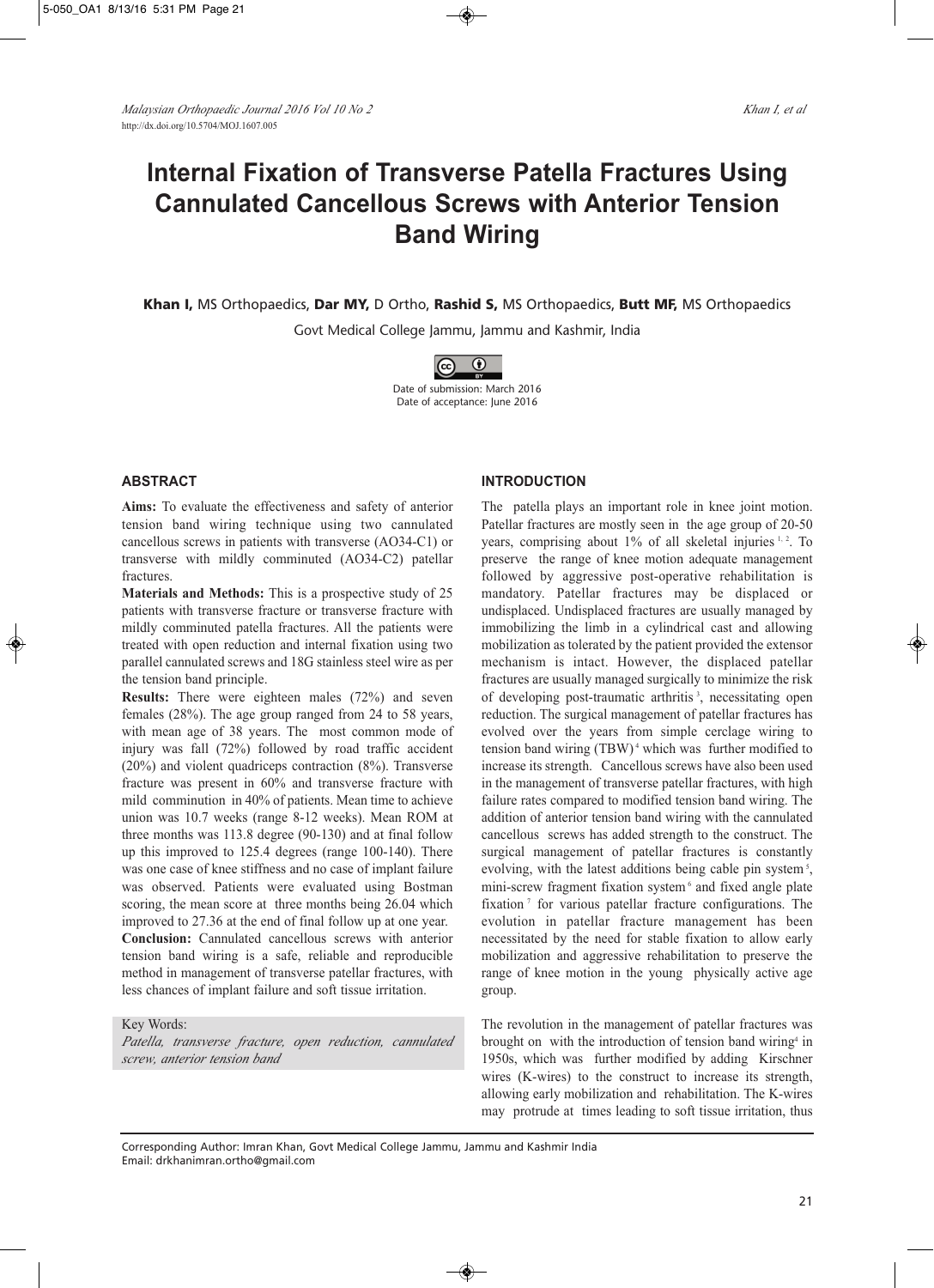hindering the range of knee motion. Since the knee is immobilized in extension in the early post-operative period and early mobilization, the quadriceps pull is straight and thus may exert traction on the K-wires leading to loss of reduction. The sharp ends of the K-wires distally may hinder kneeling, thus hampering certain religious activities which require kneeling during praying in the Indian population. To overcome these shortcomings a new technique has evolved replacing the K-wires with cannulated cancellous screws. The screws act as lag screws compressing the fracture site. Mechanically, the addition of the screws to the tension band techniques reduces fracture separation by providing compression throughout the range of motion and by resisting the tensile loading during terminal extension<sup>8</sup>. The construct has been proved to be mechanically stronger than modified tension band in various biomechanical studies pioneered by Burvant *et al* <sup>8</sup> and followed by Carpenter *et al* <sup>9</sup> and Cekin *et al* <sup>10</sup> . Various clinical studies have also confirmed these findings.

#### **MATERIALS AND METHODS**

This is a prospective clinical study of 25 patients enrolled after obtaining institutional ethical clearance. All the selected patients were informed about this new surgical technique and formal consent was obtained. Of the 25 patients enrolled, eighteen were males (72%) and seven females (28%), the male majority consistent with other studies. The average age in our study was 38 years (range 24-58 years) The left knee (68%) was involved more frequently than the right (32%). Most common mode of injury was fall (72%), followed by RTA (20%) and violent quadriceps contraction (8%). Transverse fractures without comminution (AO 34-C1) were present in 15 patients (60%) and transverse fractures with mild comminution (AO 34-C2) were present in ten patients (40%). Three-part fractures and comminuted fractures are not amenable to screw fixation and were excluded from the study.

Under tourniquet control a longitudinal midline incision was used to expose the fracture site. The retinacular tears were identified and the knee joint was inspected for loose fragments and cartilage damage (osteochondral fractures). The joint was irrigated and debrided of irreparable bone fragments. The fracture fragments were anatomically reduced and held using reduction clamp or towel clips. Articular congruity was assessed by digital palpation through the retinacular tear and confirmed on fluoroscopy. Two parallel guide wires were passed and their position checked under image intensification. After confirming the screw size, the screws were passed over the guide wires in antegrade or retrograde direction after drilling the fracture fragments. The guide wires were removed and an 18G stainless steel wire was passed through the cannulated screws and crossed over the anterior aspect of the patella. The wire ends were tightened with the knee in full extension.

The articular surface was evaluated by palpating the articular surface through the retinacular defect and by fluoroscopy. To compress the fracture site the wires were sequentially tightened both medially and laterally. Final stability of the construct was tested by taking the knee through the range of motion (Fig. 1). Finally the soft tissues were repaired including the synovium, capsule and extensor mechanism and the wound closed and the knee immobilized in a hinged knee brace in extension.

Early physiotherapy comprising of passive ROM in a hinged knee brace set at 0-30 degree were started on the second post-operative day. Static quadriceps and hamstring setting were taught and weight bearing using crutches allowed as tolerated. Gradually the ROM was increased up to 90 degrees by the second week and increased as tolerated by the patient.

The patients were followed up at two and six weeks, three months and one year. Both clinical and radiological assessments were done for fracture healing and functional recovery (Figure 2A, 2B). Loss of fixation was defined as a gap at fracture site more than 3mm or articular step more than 2mm. Radiological union was established when the bony trabeculae crossed the fracture line. Patients were evaluated using the Bostman scoring.

## **RESULTS**

Mean time to achieve radiological union was 10.7 weeks after the surgery (range 8-12 weeks) (Fig. 3A, 3B). Mean ROM at three month follow up was 113.8 (range 90-130 degrees) and at the final follow up at one year was 125.4 degrees (range 100-140 degrees) (Figure 4). The mean Bostman score at three months was 26.04 which improved to 27.36 at the end of final follow up at one year (Table I).

## **COMPLICATIONS**

Only two complications were observed. One case of superficial wound infection subsided with meticulous wound care and antibiotic administration. The second case had knee stiffness. This patient had an attack of acute pancreatitis for which she was hospitalized for a prolonged duration. This patient also gained useful ROM over a period of six months. No case of loss of reduction, implant migration or soft tissue irritation was observed.

## **DISCUSSION**

The application of cannulated cancellous screws with anterior tension band wiring is a relatively new technique in the management of transverse patella fractures. The first biomechanical study was done by Burvant *et al* <sup>8</sup> who compared five methods of fixation of patella fractures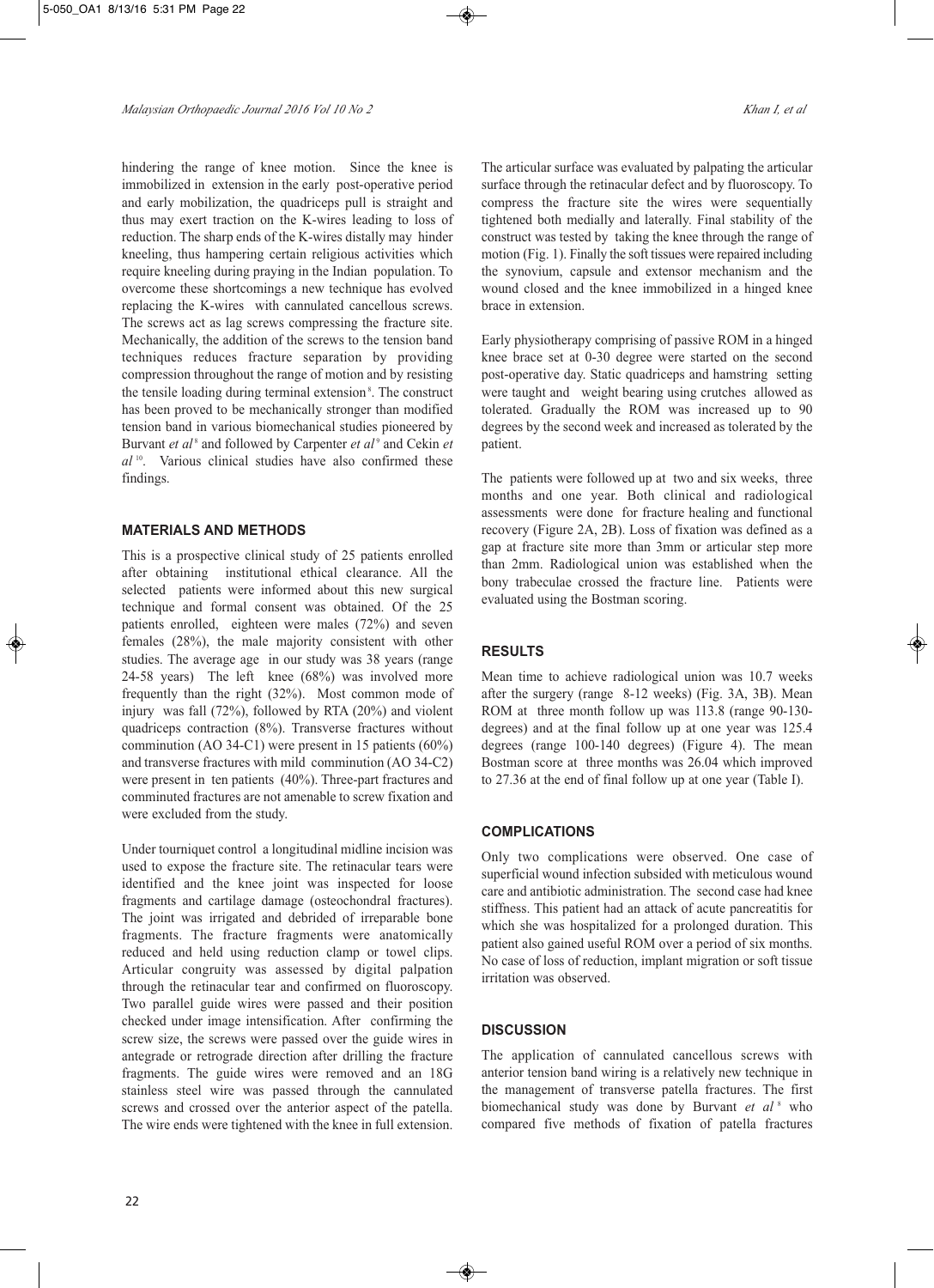|                             |                                                                                                                                                                                                                               |                           |         | Table I: Depicting patient characteristics, fracture |                     |                                            |                     |                                                | configuration, ROM at 3 months and one year follow up and Bosmann scoring at 3 months and one year |                                 |                                  |
|-----------------------------|-------------------------------------------------------------------------------------------------------------------------------------------------------------------------------------------------------------------------------|---------------------------|---------|------------------------------------------------------|---------------------|--------------------------------------------|---------------------|------------------------------------------------|----------------------------------------------------------------------------------------------------|---------------------------------|----------------------------------|
| ທ່ 2ີ                       | AGE                                                                                                                                                                                                                           | <b>SEX</b>                | SIDE    | MODE OF<br><b>INJURY</b>                             | ACTURE<br>ER<br>PAT | TERN OF ROM AT THREE<br><b>MONTHS</b>      | FINAL<br><b>ROM</b> | <b>RADIOLO</b><br><b>NOIND</b><br><b>GICAL</b> | <b>COMPLICATIONS</b>                                                                               | BOSTMAN SCORING<br>THREE MONTHS | <b>ONE YEAR</b>                  |
|                             | 유                                                                                                                                                                                                                             |                           |         | Simple fa                                            | U                   |                                            | ္က                  |                                                | Superficial wound infection                                                                        |                                 | $\approx$                        |
|                             | 4 w r w 4 4 w w r v w 4 c w w 4 4 r v r 4 c x 4 c + 0 x 4 c + 0 x 4 c + 0 x 4 c + 0 x 4 c + 0 x 4 c + 0 x 4 c + 0 x 4 c + 0 x 4 c + 0 x 4 c + 0 x 4 c + 0 x 4 c + 0 x 4 c + 0 x 4 c + 0 x 4 c + 0 x 4 c + 0 x 4 c + 0 x 4 c + |                           |         | Simple fall                                          |                     | $\Xi$                                      | <b>125</b>          | $\overline{0}$                                 |                                                                                                    | $\overline{27}$                 | coodrrwaadamac<br>Coodrrwaadamac |
|                             |                                                                                                                                                                                                                               |                           |         | R.T.A                                                |                     |                                            | $\frac{1}{2}$       | $\infty$                                       |                                                                                                    |                                 |                                  |
| $N$ $M$ $N$ $N$ $N$ $N$ $N$ |                                                                                                                                                                                                                               |                           |         | ≣<br>Simple <sup>®</sup>                             |                     |                                            | $\approx$           | $\simeq$                                       |                                                                                                    |                                 |                                  |
|                             |                                                                                                                                                                                                                               |                           | .∟∟ ב מ | Simple fall                                          |                     |                                            |                     | S                                              | Knee stiffness                                                                                     |                                 |                                  |
|                             |                                                                                                                                                                                                                               |                           |         | Simple fal                                           |                     |                                            | 255                 | $\tilde{c}$                                    |                                                                                                    |                                 |                                  |
|                             |                                                                                                                                                                                                                               |                           |         | lle <sup>4</sup><br>Simple 1                         |                     |                                            |                     | 三                                              |                                                                                                    |                                 |                                  |
|                             |                                                                                                                                                                                                                               |                           |         | R.T.A                                                |                     |                                            | <b>20</b>           | $\tilde{c}$                                    |                                                                                                    |                                 |                                  |
| മ                           |                                                                                                                                                                                                                               |                           |         | Simple fal                                           |                     |                                            | 140                 | $\frac{2}{5}$                                  |                                                                                                    |                                 |                                  |
|                             |                                                                                                                                                                                                                               |                           |         | Simple fall                                          |                     |                                            | 255                 |                                                |                                                                                                    |                                 |                                  |
|                             |                                                                                                                                                                                                                               |                           |         | R.T.A                                                |                     |                                            |                     | $\infty$                                       |                                                                                                    |                                 |                                  |
| つけいにはた                      |                                                                                                                                                                                                                               |                           |         | Simple fall                                          |                     | <b>B</b> 8 8 8 8 5 5 5 5 6 5 6 5 6 5 6 5 6 |                     | $\overline{0}$                                 |                                                                                                    | $R55555585557888888888888$      |                                  |
|                             |                                                                                                                                                                                                                               |                           |         | Simple fall                                          |                     |                                            | 115                 | $\tilde{c}$                                    |                                                                                                    |                                 |                                  |
|                             |                                                                                                                                                                                                                               |                           |         | lle <sup>4</sup><br>Simple 1                         |                     |                                            | 140                 | ᡡ                                              |                                                                                                    |                                 |                                  |
|                             |                                                                                                                                                                                                                               |                           |         | R.T.A                                                |                     |                                            | 135                 | S                                              |                                                                                                    |                                 |                                  |
| $\Xi$ $\Xi$                 |                                                                                                                                                                                                                               |                           |         | Simple fall                                          |                     |                                            | 140                 | $\tilde{c}$                                    |                                                                                                    |                                 |                                  |
|                             |                                                                                                                                                                                                                               |                           |         | Simple fal                                           |                     |                                            | 135                 |                                                |                                                                                                    |                                 |                                  |
| ខុទ្គក                      |                                                                                                                                                                                                                               |                           |         | flexion<br>Forced                                    |                     |                                            | $\overline{20}$     | 220                                            |                                                                                                    |                                 |                                  |
|                             |                                                                                                                                                                                                                               |                           |         | R.T.A                                                |                     |                                            | $\frac{1}{4}$       |                                                |                                                                                                    |                                 |                                  |
|                             |                                                                                                                                                                                                                               |                           |         | Simple fall                                          |                     | $\overline{5}$                             | $\frac{5}{11}$      |                                                |                                                                                                    |                                 |                                  |
|                             |                                                                                                                                                                                                                               |                           |         | Simple fall                                          |                     | 110                                        | 125                 | 290                                            |                                                                                                    |                                 |                                  |
| $\overline{2}$              |                                                                                                                                                                                                                               |                           |         | Forced flexion                                       |                     |                                            | $\frac{1}{4}$       |                                                |                                                                                                    |                                 |                                  |
|                             |                                                                                                                                                                                                                               |                           |         | Simple fall                                          |                     | 120                                        | $\frac{50}{2}$      | $\approx$ $\approx$                            |                                                                                                    | $74^{\circ}$                    |                                  |
| 23425                       | $\frac{5}{9}$                                                                                                                                                                                                                 | ΣΣΣΣπΣΣΣπΣΣπΣΣπΣπΣΣπΣΣΣΣπ |         | Simple fall                                          |                     | $\approx$                                  | 125                 |                                                |                                                                                                    |                                 | 222222                           |
|                             |                                                                                                                                                                                                                               |                           |         | ∥e<br>Simple                                         | C)                  | $\tilde{=}$                                | 25                  |                                                |                                                                                                    | 22                              |                                  |
|                             |                                                                                                                                                                                                                               |                           |         |                                                      |                     |                                            |                     |                                                |                                                                                                    |                                 |                                  |

| ing at 3 mor-      |
|--------------------|
|                    |
|                    |
| -<br>2<br>2<br>2   |
| $\frac{1}{2}$      |
| í                  |
|                    |
|                    |
| l                  |
| New up and Bosman. |
|                    |
|                    |
|                    |
|                    |
| 7<br>j             |
| Ĕ                  |
| neav,              |
|                    |
| s and one          |
|                    |
|                    |
|                    |
|                    |
|                    |
|                    |
| ֕                  |
|                    |
| $1$ at 3 month.    |
|                    |
|                    |
| ¢                  |
|                    |
|                    |
| ١                  |
|                    |
|                    |
| ı                  |
|                    |
| i                  |
|                    |
|                    |
|                    |
| ristics,           |
|                    |
|                    |
|                    |
| ļ                  |
|                    |
|                    |
| ֡֡֡֡֡֡<br>I        |
|                    |
|                    |
| I<br>i             |
|                    |
| l                  |
| ò<br>j<br>ı        |

R.T.A = ROAD TRAFFIC ACCIDENT<br>ROM = RANGE OF MOTION R.T.A = ROAD TRAFFIC ACCIDENT ROM = RANGE OF MOTION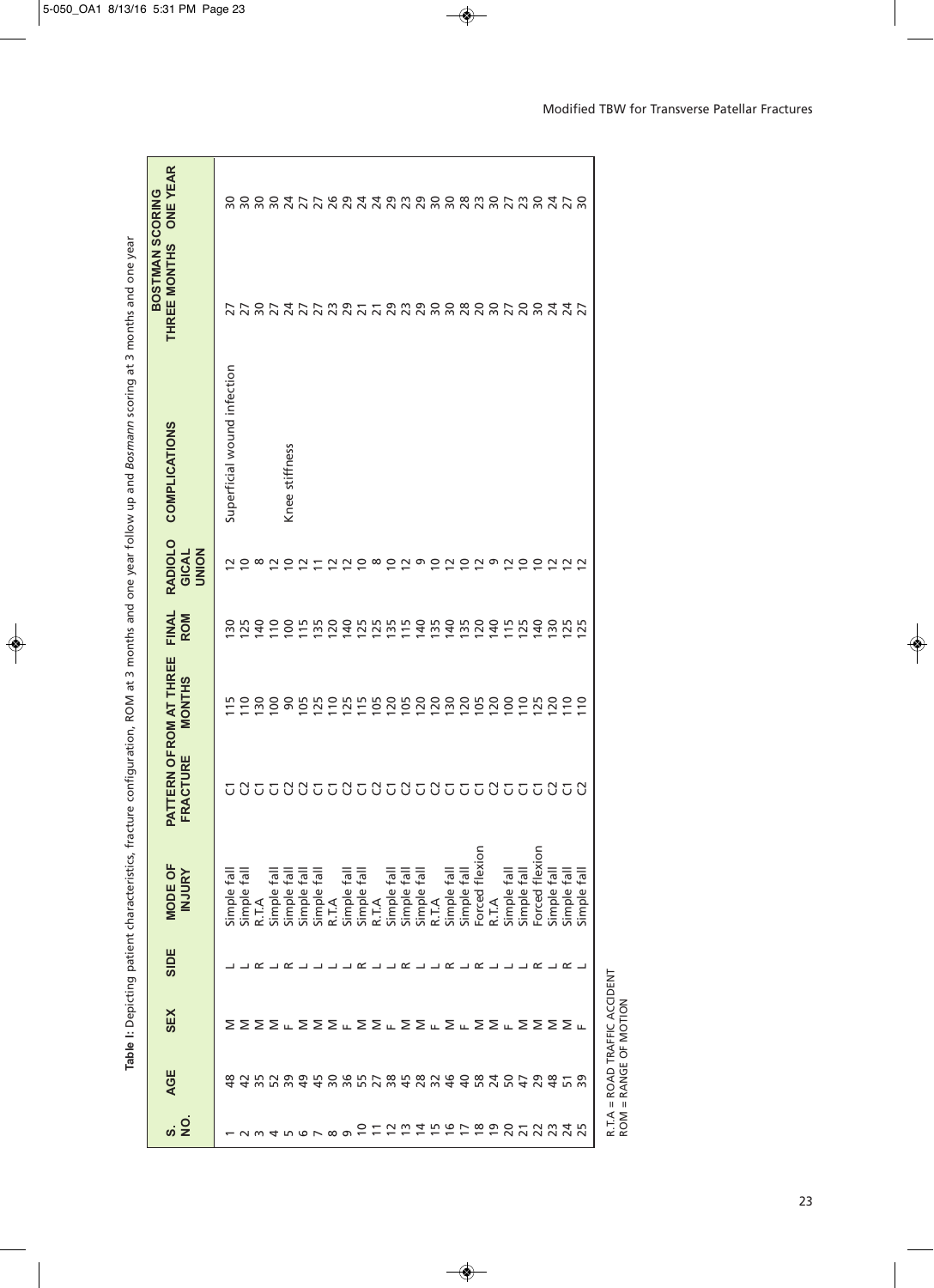



**Fig. 1:** Intraoperative picture of the final construct. **Fig. 2:** Postoperative **(A)** anteroposterior and **(B)** lateral radiographs. Demonstrating fracture fixation with cannulated cancellous screws and anterior tension band.



**Fig. 3:** Radiographs demonstrating union at the fracture site (in this patients at 10 weeks) **(A)** Lateral **(B)** Anteroposterior radiograph.

including modified TBW, anterior tension band with supplemental cerclage wiring (Pyrford technique), anterior tension band with cannulated cancellous screws, Pyrford technique with cancellous screws and cancellous screws alone. The technique of tension band with screws performed significantly better than the modified tension band. The second biomechanical study done by Carpenter *et al* <sup>9</sup> compared the mechanical effectiveness of three different techniques for stabilization of transverse fractures of the patella (a) modified tension band (AO technique); (b) two parallel 4.5-millimeter interfragmentary lag screws; or (c) a new technique using four-millimeter cannulated lag screws with a tension band wired through the screws. Fractures stabilized with a modified tension band were found to displace significantly more than those fixed with screws alone or screws plus a tension band in simulated knee extensions ( $p \leq 0.05$ ). The fractures fixed with the cannulated screws plus the tension band failed at higher loads (mean = 732 newtons) than those stabilized with



**Fig. 4:** Demonstrating full range of motion at one year follow up.

screws alone (mean =  $554$  newtons,  $p = 0.06$ ) or those with a modified tension band (mean = 395 newtons,  $p < 0.05$ ). The study concluded that combining interfragmentary screw fixation with the tension band principle appeared to provide improved stability over the modified tension band or screws alone for transverse patellar fractures. Cramer and Moed <sup>12</sup> and Cekin et al<sup>10</sup> in their biomechanical studies also substantiated the findings of the above studies.

The first clinical study done by Berg<sup>13</sup> included 10 patients, and followed by Chang <sup>14</sup> which also included 10 patients. In this study no patient had loss of fracture reduction, implant migration, material failure, or soft tissue irritation. The average Bostman score was 28.7 out of 30 (range, 27-30). The study concludes that anterior tension band wiring through cannulated screws for displaced inferior pole patella fractures is a safe, simple, and reliable alternative treatment with minimal soft tissue irritation. The clinical study by Malik and Halwai<sup>15</sup> with a larger sample size, also confirmed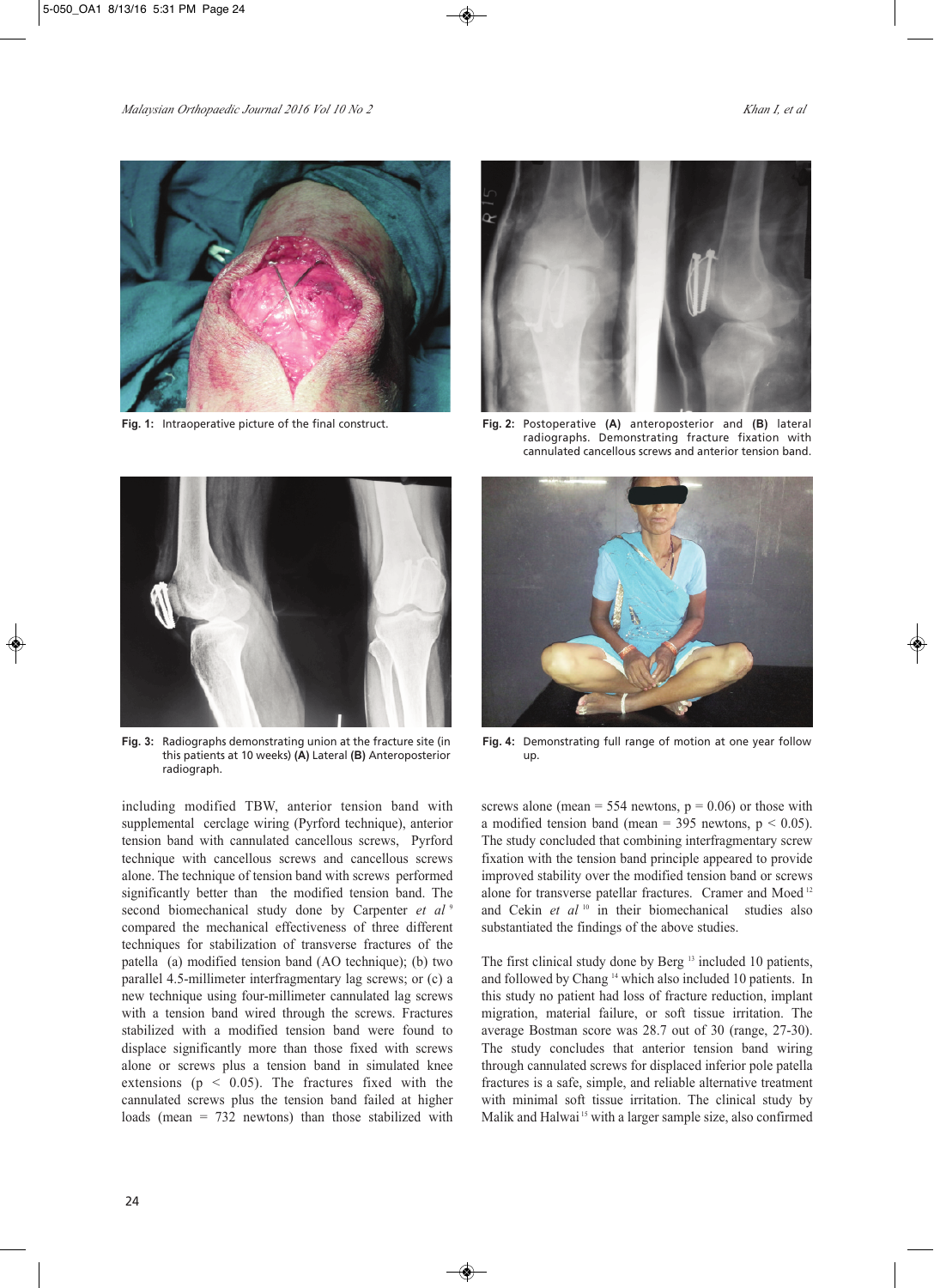the findings of the above mentioned studies. Chiang <sup>16</sup> performed this technique arthroscopically and concluded that this was a safe and reproducible method for transverse patellar fractures. Jin<sup>17</sup> performed this technique percutaneously and concluded that this technique provided stable fixation, allowed early motion exercise by minimizing injury to extensor mechanism and reduced cosmetic scar problems. Qi <sup>18</sup> in his study using bioabsorbable cannulated lag screws and braided polyester suture tension bands concluded that this new double fixation technique resulted in satisfactory outcomes for patellar fractures without any obvious complications. The first comparative study was done by Tian <sup>19</sup> , though being a retrospective study, and it concluded that the titanium cable-cannulated screw tension band group showed improved fracture reduction, reduced healing time, and better Iowa score, compared with the modified tension band group. In the modified tension band group, eight patients experienced wire migration, three of these requiring a second operation. There were no complications in the titanium cable-cannulated screw tension band group. Hoshino <sup>20</sup> compared the incidence of complications after tension-band fixation of the patella with Kirschner wires as compared with cannulated screws and observed Symptomatic implants, as the most common complication, were twice as frequent in patients treated with Kirschner wires. LeBrun<sup>21</sup> evaluated the midterm functional outcomes of patients with isolated operatively treated patella fractures. The study concluded that at a mean of 6.5 years after operative treatment for patella fractures, significant symptomatic complaints and functional deficits persisted.

We here present our experiences with the open technique which is relevant in the Indian setup. In our study the males outnumbered the females which is consistent with the

literature. The most common mode of injury was simple fall and the more common side involved was the left. Majority of fractures (60%) were simple fractures (AO 34-C1). The average time to achieve radiological union was 10.7 weeks. The average ROM at three months was 113.8 and the average Bostman score being 26.04. At the final follow up at one year average ROM improved to 125.4 and the average Bostman score being 27.36. No cases of implant failure, implant migration or soft tissue irritation were observed. One patient developed knee stiffness which improved over six months with useful range of motion regained.

This relatively new technique is a good alternative to modified tension band wiring. The construct being biomechanically stronger allows early regaining of full or useful range of motion, with less chances of implant failure and soft tissue irritation, thus minimizing the need for a second surgery. The drawback with our study is that it is not a comparative study and short follow up. We need prospective comparative studies with longer follow up to establish these advantages.

## **CONCLUSION**

Cannulated cancellous screws with anterior tension band wiring is a safe, reliable and reproducible method in the management of transverse patellar fractures, with less chances of implant failure and soft tissue irritation. This procedure is thus a good alternative to modified tension band wiring.

There is no conflict of interest in this study.